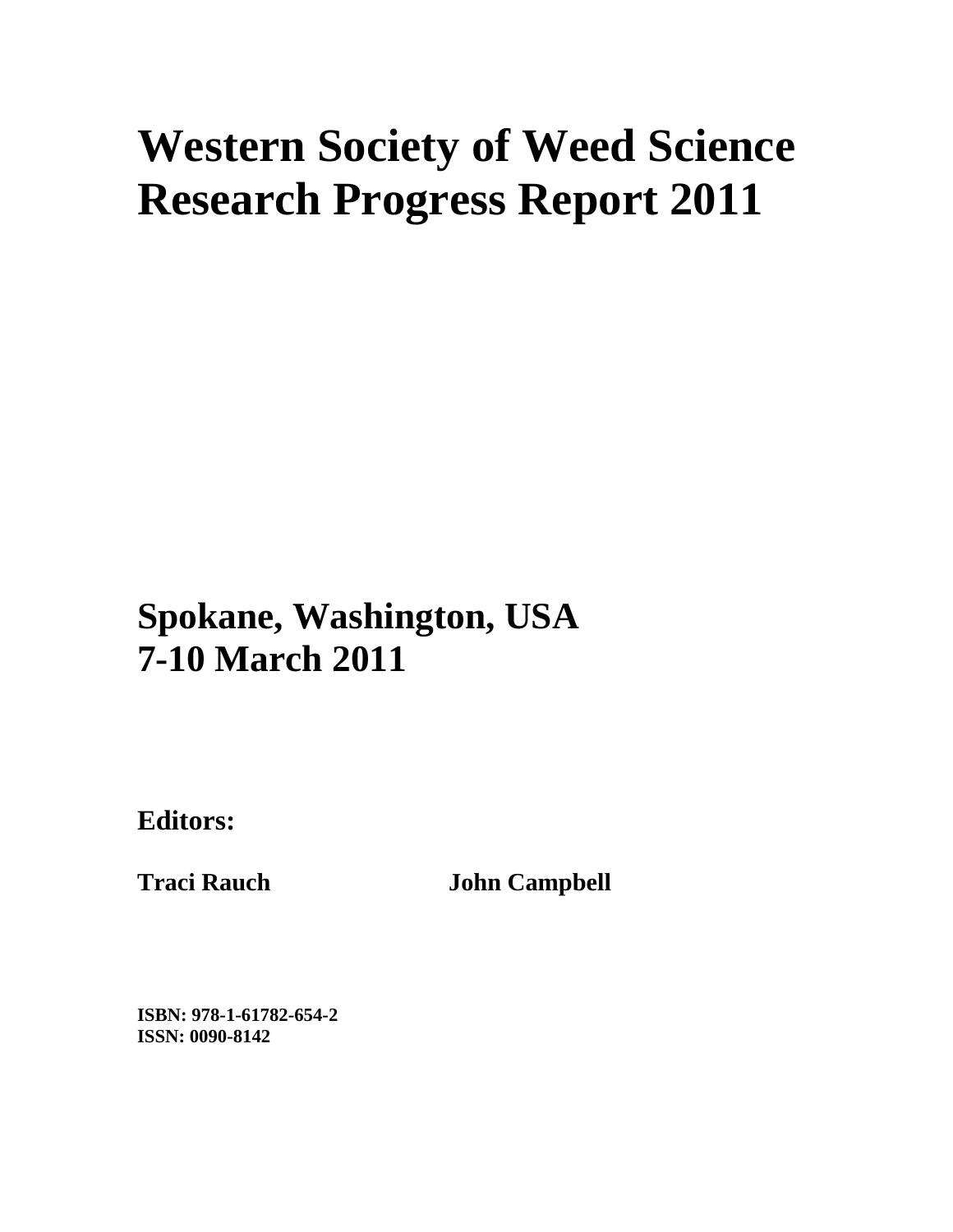**Printed from e-media with permission by:** 

Curran Associates, Inc. 57 Morehouse Lane Red Hook, NY 12571



**Some format issues inherent in the e-media version may also appear in this print version.** 

Copyright© (2011) by the Western Society of Weed Science All rights reserved.

Printed by Curran Associates, Inc. (2011)

For permission requests, please contact the Western Society of Weed Science at the address below.

Western Society of Weed Science 205 W. Boutz Building 4, Suite 5 Las Cruces, New Mexico 88005

Phone: 575-527-1888 Fax: 575-527-8853

wsws@marathonag.com

#### **Additional copies of this publication are available from:**

Curran Associates, Inc. 57 Morehouse Lane Red Hook, NY 12571 USA Phone: 845-758-0400 Fax: 845-758-2634 Email: curran@proceedings.com Web: www.proceedings.com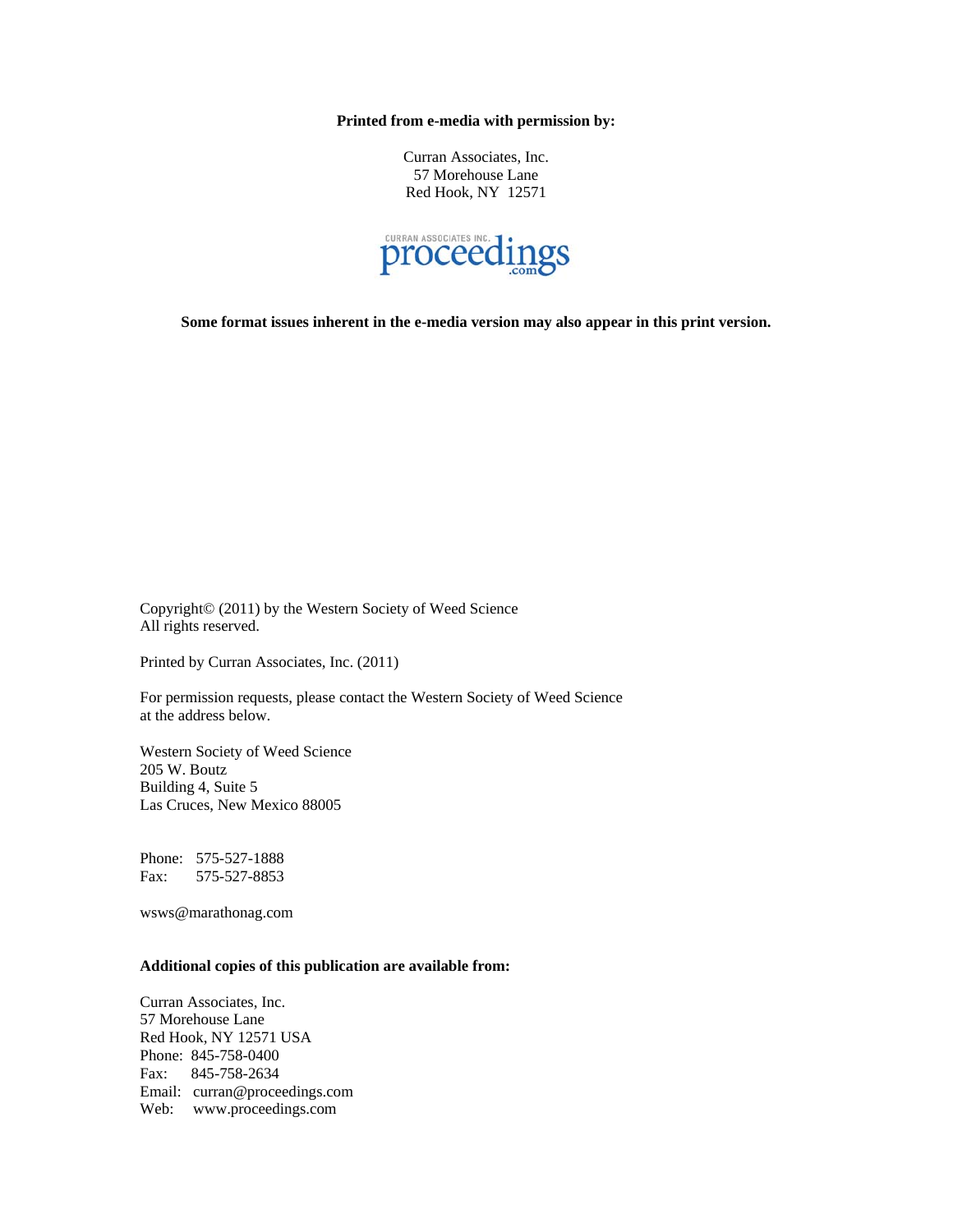## **TABLE OF CONTENTS**

#### **Project 1: WEEDS OF RANGE AND FOREST** Page

| Meadow Hawkweed control at various timings using aminopyralid                           |     |
|-----------------------------------------------------------------------------------------|-----|
| St. Johnswort and meadow hawkweed control with various rates and combinations of        |     |
|                                                                                         |     |
|                                                                                         |     |
| Spotted knapweed control with aminocyclopyrachlor and sulfonylurea combinations 12      |     |
| Yellow toadflax control with combinations of aminocyclopyrachlor and sulfonylureas13    |     |
| Kochia control using aminocyclopyrachlor with combinations of roadside vegetative       |     |
|                                                                                         |     |
|                                                                                         |     |
| Wand mullein (Verbascum virgatum) control two years after herbicide application17       |     |
|                                                                                         |     |
|                                                                                         |     |
|                                                                                         |     |
|                                                                                         |     |
| Aminopyralid applied alone or in combination with metsulfuron for western snowberry and |     |
|                                                                                         | .26 |
|                                                                                         |     |
|                                                                                         |     |
|                                                                                         |     |
| Effect of postemergent applied herbicides on small burnet forage and seed production 33 |     |
|                                                                                         |     |
|                                                                                         |     |

#### **Project 2: WEEDS OF HORTICULTURAL CROPS**

| Evaluation of indaziflam flor <i>Poa annua</i> control in non-overseeded bermudagrass turf41 |  |
|----------------------------------------------------------------------------------------------|--|
|                                                                                              |  |
| Evaluation of thiencarbazone/iodosulfuron/dicamba herbicide for burclover control in turf 44 |  |
| Potato crop safety and weed control with dimethenamid-p alone or in tank mixtures ground-    |  |
| applied or chemigated preemergence or chemigated early postemergence or                      |  |
|                                                                                              |  |
|                                                                                              |  |
| Efficacy and potato crop safety with two metribuzin 75 DF brands applied preemergence        |  |
|                                                                                              |  |
|                                                                                              |  |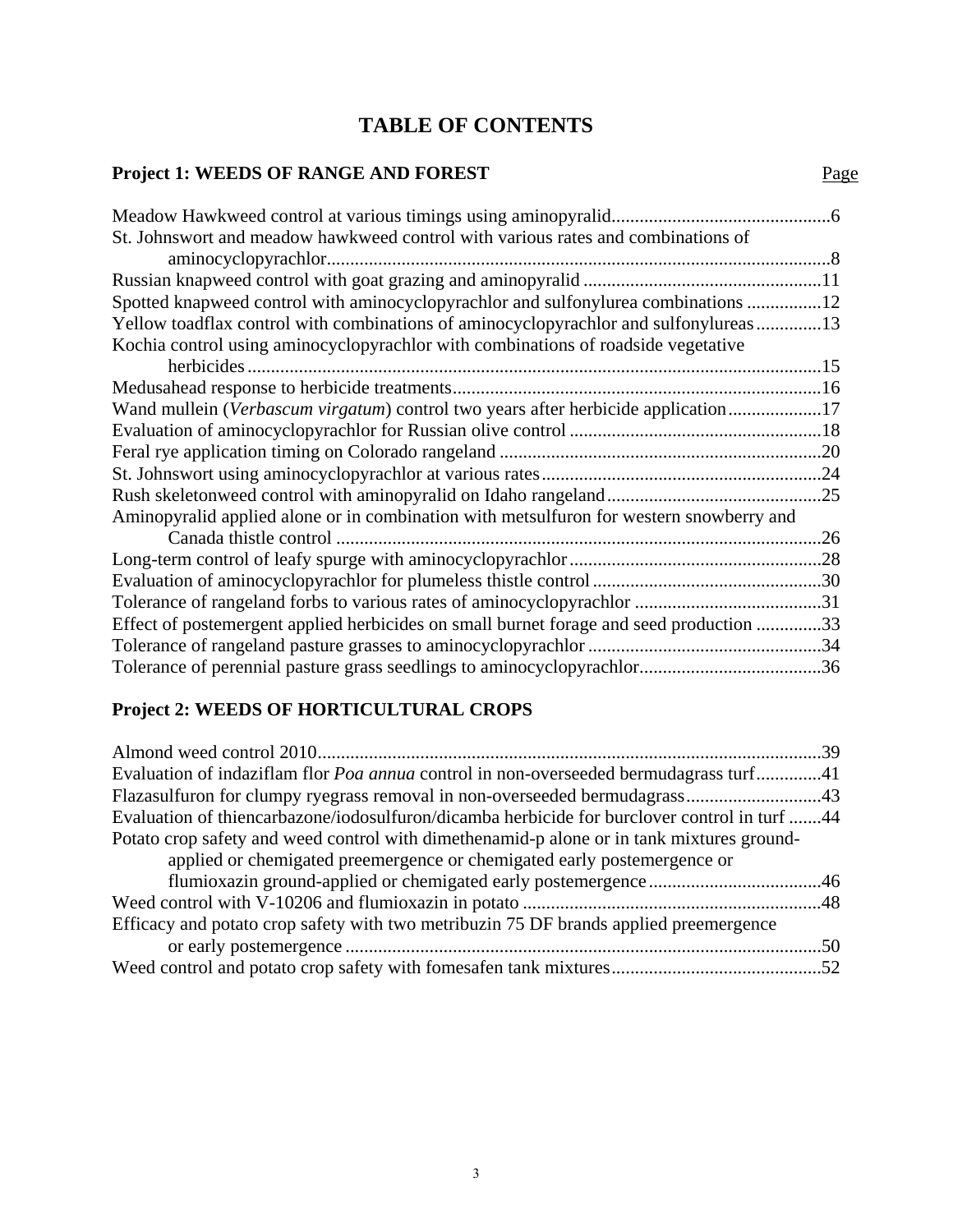### **Project 3: WEEDS OF AGRONOMIC CROPS**

| Crop tolerance and broadleaf weed control with bromoxynil/pyrasulfotole alone and in tank |  |
|-------------------------------------------------------------------------------------------|--|
|                                                                                           |  |
|                                                                                           |  |
| Comparison of various adjuvants with glyphosate for weed control and crop tolerance in    |  |
|                                                                                           |  |
|                                                                                           |  |
|                                                                                           |  |
|                                                                                           |  |
|                                                                                           |  |
|                                                                                           |  |
|                                                                                           |  |
|                                                                                           |  |
|                                                                                           |  |
|                                                                                           |  |
|                                                                                           |  |
|                                                                                           |  |
|                                                                                           |  |
|                                                                                           |  |
|                                                                                           |  |
|                                                                                           |  |
|                                                                                           |  |
|                                                                                           |  |
|                                                                                           |  |
|                                                                                           |  |
| Italian ryegrass and mayweed chamomile control in winter wheat with                       |  |
|                                                                                           |  |
|                                                                                           |  |
|                                                                                           |  |
|                                                                                           |  |
|                                                                                           |  |
|                                                                                           |  |
|                                                                                           |  |